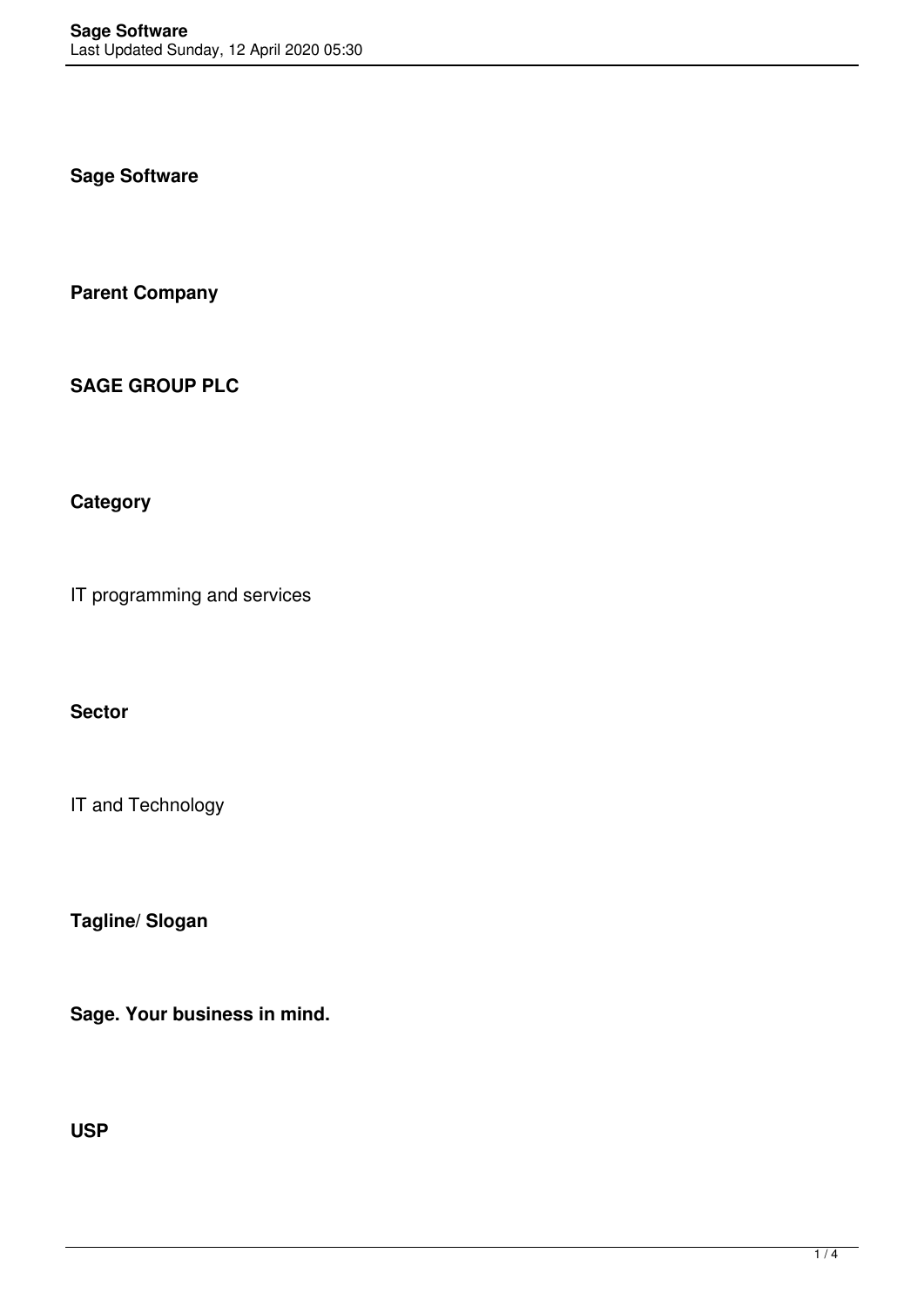Third largest company in world for ERP(Enterprise Resources Planning) Software

**STP**

## **Segment**

Provides Business Software, Services and Support to Enterprises

# **Target Group**

Small and Medium Enterprises

## **Positioning**

Provide High quality of software and service which are relevant to the customer

**SWOT Analysis**

**Strengths**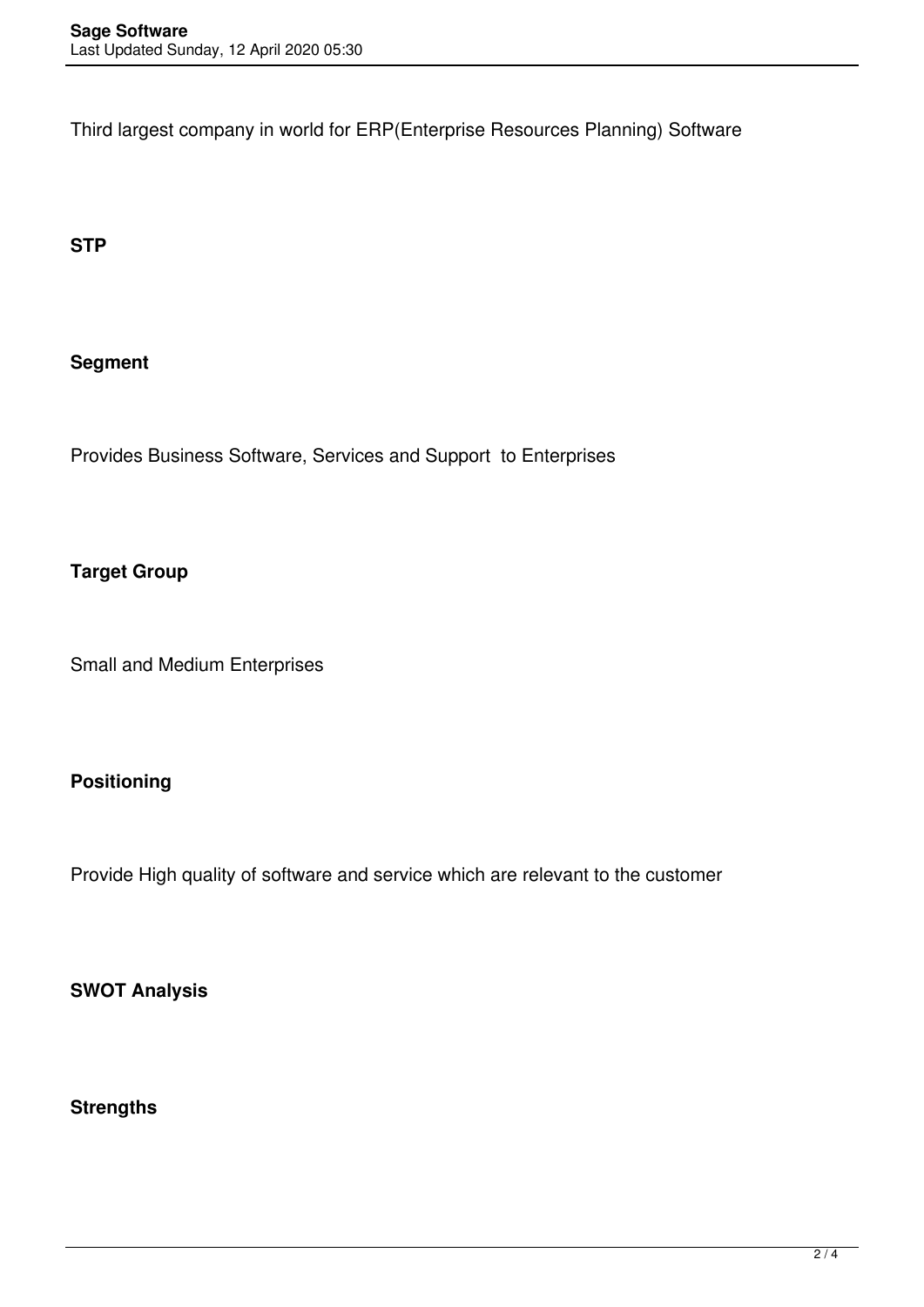- 1. Strong Customer base- has around 6.1 million customers worldwide
- 2. Wide geographic presence 23 offices around the world and product and services are available in mor
- 3. Strong focus on innovation and technology
- 4. Company has employee base of 12000 and experience of 30 years.

#### **Weaknesses**

- 1. High concentration of customer base in North America
- 2. Strong competition

## **Opportunities**

- 1. Strategic Acquisition
- 2. Growing Demand for HR software and cloud solutions
- 3. Growing Demand for Business Intelligence software

## **Threats**

- 1. Economic slowdown in US, which is major customer base region
- 2. Security breach.

## **Competition**

## **Competitors**